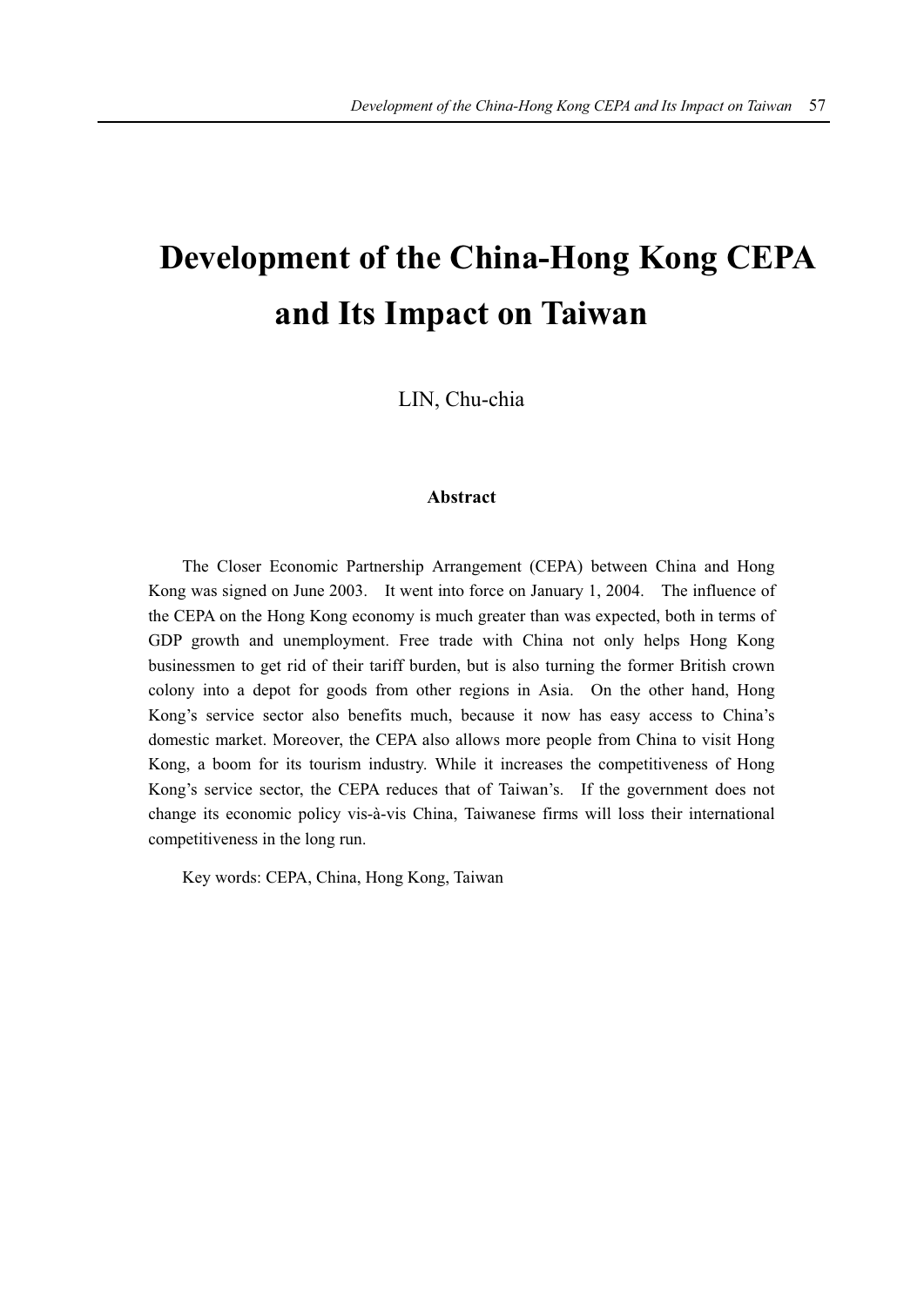# **I. Introduction**

The Closer Economic Partnership Arrangement (CEPA) between China and Hong Kong took effect on January 1, 2004. It seems that Hong Kong has since benefited considerably, with its tourism industry reaping a very handsome profit. The Hong Kong Hang Seng index has increased from 9,746 at the end of June 2003 to reach 12,285 at the end of July 2004, while unemployment dropped from 8.3 percent in June 2003 to 7.1 percent in May 2004. Meanwhile, its gross domestic product (GDP) growth was estimated at 6.1 percent for 2004, a rise of 2.2 percent over the previous year. Though not necessarily the only reason for Hong Kong's economic recovery, the CEPA certainly has strengthened the confidence of the people of the special administrative region in their economic future.

Major points of the CEPA are treated in Section II of this paper. They include free trade of industrial goods, services, and procedures for trade and investment. Section III deals with the potential effect of the CEPA on the Hong Kong economy. Its impact on Hong Kong's GDP growth follows in Section IV. Section V describes the implementation of the CEPA since January 1, 2004. The potential impact of the CEPA on the Taiwan economy is summarized in Section VI. The conclusion is presented in Section VII.

# **II. Major Points**

## **1. Trade in Manufactured Goods**

(1)Hong Kong levies no tariffs on all manufactured goods from China, while 273 items it sells to China are tax-free. Among them are textiles, clothes, watches, and jewels. All other manufactured goods will also be duty free no later than January 1, 2006.

(2) Both China and Hong Kong agree to enlarge cooperation in identifying the origin of products to be traded. So far as China is concerned, the origin of a product is the place where at least 30 percent of the final value of that product is added. Hong Kong applies the manufacturing processes to the identification of the origin. China and Hong Kong have to work out a compromise.

#### **2. Trade in Services**

- (1)China has to open seventeen lines in the service sector, including management consultation, advertisement, and certified public accountancy.<sup>1</sup>
- (2)The terms on investment in China for Hong Kong's service industries are less restrictive than those for foreign firms prescribed by the World Trade Organization (WTO).
- (3)The period of residence rather than the locally owned stock share is the basis for defining a Hong Kong firm.

#### **3. Facility in Trade and Investment**

- (1)China and Hong Kong should strengthen cooperation in investment, customs service, commodity inspection, quarantine, measurement standardization, food safety, Chinese medicine, and development of small and medium businesses. Moreover, both sides have to simplify the operating procedures in the said seven fields.
- (2)In the said seven fields, both sides will work together specifically to: a) promote bilateral investment, b) coordinate on common duties on

 $\overline{a}$ 

<sup>&</sup>lt;sup>1</sup> Later, one more item is added, namely telecommunication industry. See Kao and Tseng (2003).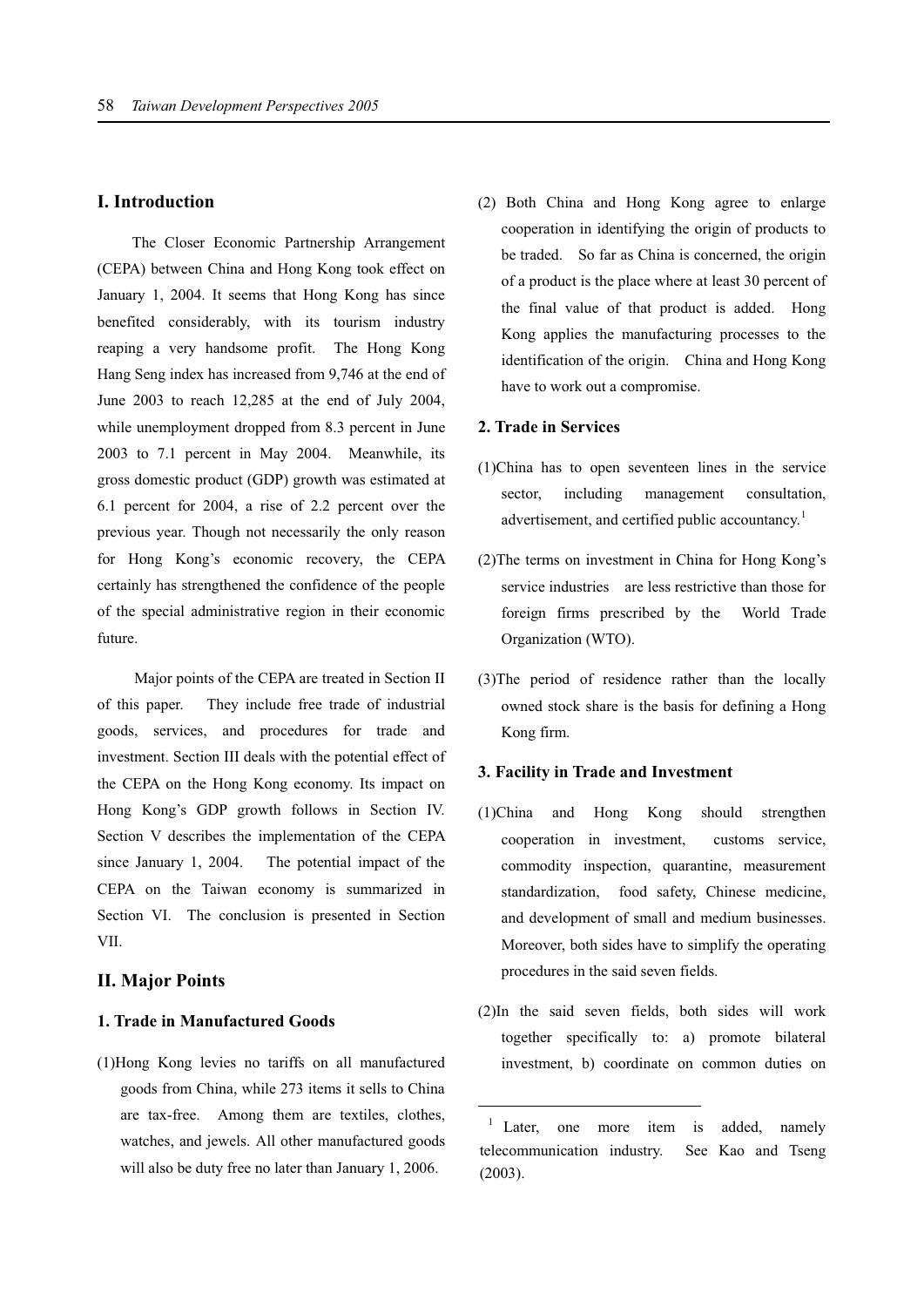commodities from outside their territory as well as on their common international marketing, c) expedite customs clearance, d) strengthen quarantine and commodity inspection, and e) exchange business information.<sup>2</sup>

# **III. Potential Benefits to Hong Kong's Economy**

The CEPA is expected to help Hong Kong increase exports to China, thank to the exemption of tariffs on its manufactured commodities. Service industries would become even more competitive, because the CEPA allows them to do business in China with much less restrictions than their international competitors. Moreover, the Hong Kong government could take advantage of the CEPA to attract foreign firms to invest in Hong Kong and then move to China as Hong Kong companies. It turns out that Hong Kong has better opportunities than Taiwan to become a regional operation center for multinational companies around the world.

The potential economic benefits to Hong Kong are summarized as follows:

- 1. More than 90 percent of commodities exported to China from Hong Kong are duty-free. Hong Kong has a great competitive edge on the commodity market in China.
- 2. Hong Kong will save HK\$750 million in tariff a year on those 90 percent of the commodities it exports to China free of duty. Moreover, there would be more goods exported to China because they are duty-free. As a consequence, the total tariff saving would be

 $\overline{a}$ 

more higher.

- 3. The CEPA enables Hong Kong firms to operate management consultation and other businesses in the service sector in China three to four years before their foreign competitors can under the WTO schedule. They would enjoy a large lead. In addition, Hong Kong law offices are allowed to operate jointly in China with their Chinese counterparts.
- 4.Hong Kong banks with a net asset of more than US\$600 million are allowed to open branches in China. Foreign banks have a net asset of more than US\$2 billion to do so. As a result, eight more Hong Kong banks are qualified to open their branches in China. Moreover, Hong Kong banks are allowed to do business denominated in the RMB (renminbi) two years after their branches are opened in China. Foreign banks have to wait for three years.
- 5.Hong Kong residents, licensed by the Chinese government, are allowed to serve as actuaries and insurance agents in China.
- 6.Hong Kong will be able to attract more foreign companies that desire to enter the Chinese market. They may invest first in Hong Kong and then move to China as Hong Kong firms. Hong Kong service industries have better access to China. Hong Kong, as a result, has a much better chance to become a regional operation center in Asia for foreign firms.<sup>3</sup>

1

 $2$  Tsai (2003) and Chao (2003) have provided a good summary for the details about China-Hong Kong CEPA.

<sup>&</sup>lt;sup>3</sup> According to the Investment Bureau of Hong Kong, there are 117 foreign firms forming local headquarters in Hong Kong for the first nine months in 2003, which is about the total number for the year of 2002. In 2004, it is estimated that there will have more than 200 foreign firms to choose Hong Kong as their local headquarter in Asia. See Tsai (2004).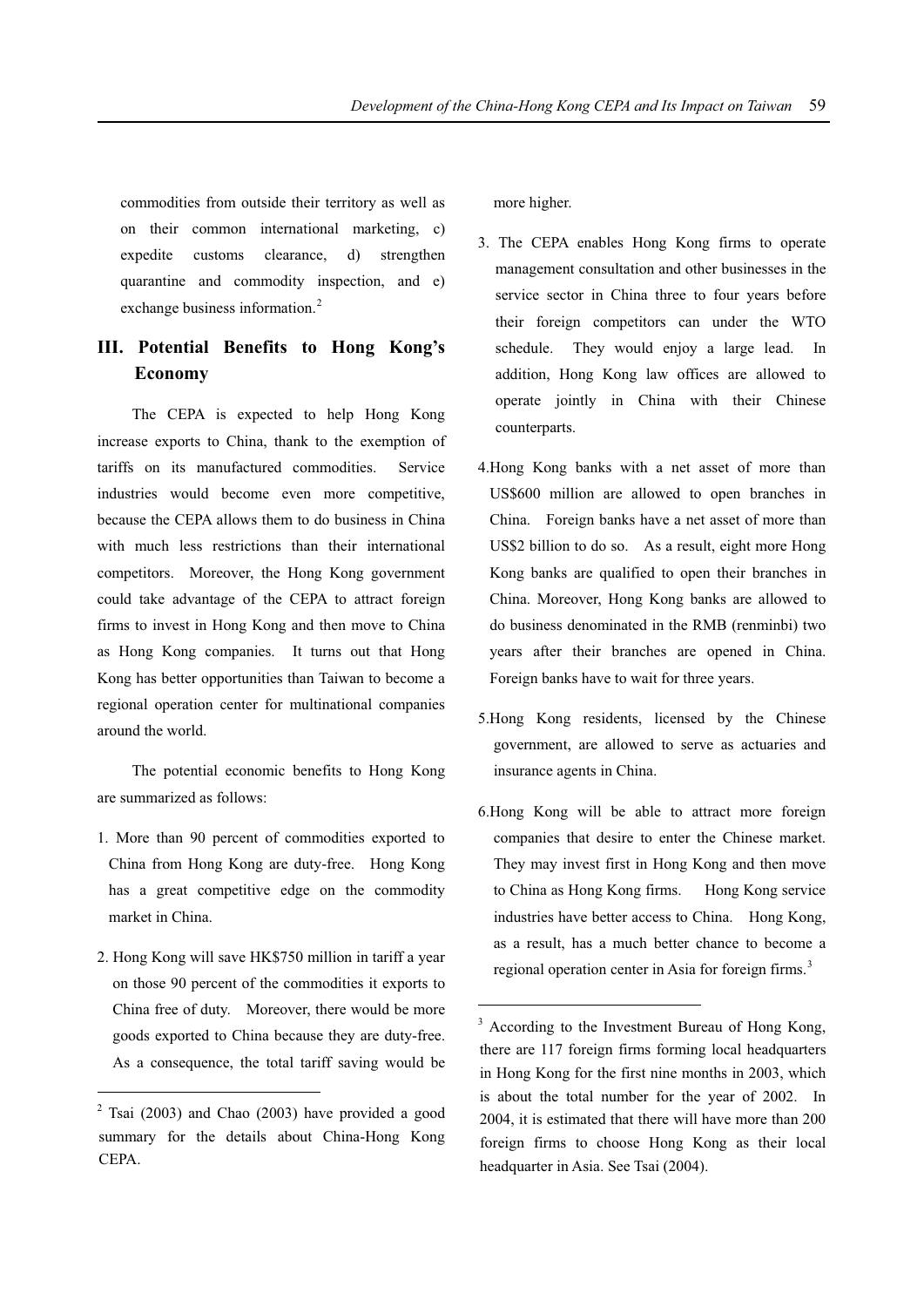# **IV. Impacts on Hong Kong's GDP Growth**

Impacts of the CEPA on Hong Kong's GDP growth are estimated as follows:

- 1. According to the Hong Kong General Chamber of Commerce, the CEPA-generated domestic investment would total as much as HK\$5.9 billion. That would make Hong Kong's GDP grow by 0.22 percent. Meanwhile, the new investment could also provide 10,000 to 30,000 jobs, an increase of five to 15 percent in employment among its manufacturing industries. Furthermore, more than a quarter of the Hong Kong businesses in China are considering moving their production lines back to Hong Kong.4
- 2. Applying an input-output model, Lien (2004) estimates that the total exports from Honk Kong to China will increase by US\$385 million when there are 273 items free from duty. The total export volume of the top 20 items would increase by US\$114 million. GDP would increase by HK\$3 billion per annum, which will add about 0.2 to 0.3 percent to GDP a year.
- 3. According to an estimate by C. H. Wang (2003), the CEPA could generate HK\$4 billion to HK\$5.8 billion in production by the manufacturing sector in Hong Kong annually between 2004 and 2010, which would add about 0.3 to 0.46 percent to GDP per annum. On the other hand, there will be 20,000 to 30,000 jobs created in Hong Kong. Furthermore, the GDP growth rate will rise by 0.65 to 0.81 percent per annum between 2004 and 2010, if the service sector is included. Meanwhile, the job opportunities will increase by 30,000 to 40,000.
- 4. The Deutsche Bank estimates the GDP growth rate at 0.4 percent per annum, creating 5,000 to 50,000 job opportunities. The growth rate of exports from Hong Kong to China will go up  $12$  percent.<sup>5</sup> The estimated impact of CEPA on Hong Kong's economy is summarized in Table

 $\overline{a}$ 

 $\overline{a}$ 

<sup>5</sup> See Tsai (2003). Feng (2003) also provides a good analysis about the potential benefit of CEPA both for China and Hong Kong.

<sup>&</sup>lt;sup>4</sup> For details, see Yao (2003a,b).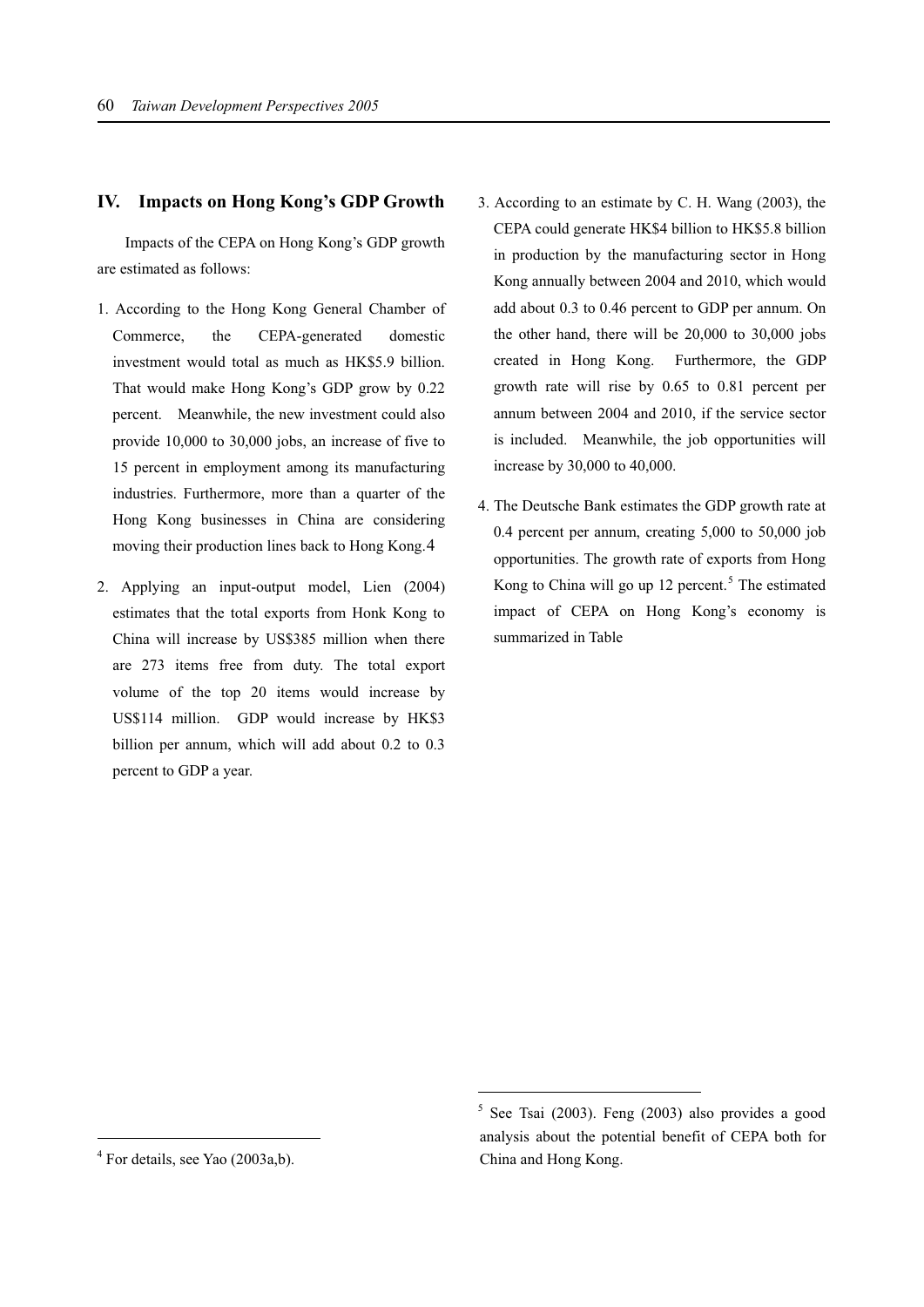| Growth Rate $(\% )$                 | Employment (persons)           | Export $(\% )$                |
|-------------------------------------|--------------------------------|-------------------------------|
| $0.22\%$                            | 10000-30000                    |                               |
| $0.4\%$                             | 5000-10000<br>(manufacturing)  | increasing by 12%             |
| $0.2\% - 0.3\%$                     |                                | US\$385 million<br>increasing |
| $0.3\% - 0.46\%$<br>(manufacturing) | 20000-30000<br>(manufacturing) |                               |
| $0.65\% - 0.81\%$                   | 30000-40000                    |                               |
| (total)                             | (total)                        |                               |
|                                     |                                |                               |

Table 1 Estimated Impact of CEPA on Hong Kong

## **V. Implementation of CEPA**

The People's Republic of China and Hong Kong had launched a massive public information drive to make the CEPA understood by their citizens as well as foreign investors long before it went into force on January 1, 2004. The purpose is to familiarize the people with how they can benefit from the CEPA. There can be little doubt that China and Hong Kong can attract more investment, domestic as well as foreign.

# **1.Promotion for CEPA:**

#### **(1) Promotional Conferences**

Hong Kong and Macao held a joint seminar in November 2003 to give promotion to their "Investment Environment and Business Opportunities under the CEPA." In the same month, China and Macao held a joint seminar on their commodity trade under the CEPA. In December, another seminar on opportunities for small and medium businesses under the CEPA was sponsored the Trade Development Bureau of Hong Kong. Between January and February 2004, an itinerant "Hong Kong and Macau Promoting Week" exhibition was held at Beijing, Shanghai, and Guangzhou. Moreover, the Trade Development Bureau of Hong Kong held a CEPA seminar in Taiwan in May 2004 to recruit investors. The seminar emphasized the importance of the Hong Kong-Pearl River Delta business structure.

# **(2) CEPA Service Centers:**

Macao set up a CEPA information center in the Macao Business Center in November 2003. Hong Kong also plans to set up CEPA business opportunity centers in Beijing, Shanghai, and Guangzhou.

#### **(3) Hong Kong and Macao Supply Centers**

Hong Kong and Macao supply centers have been set up at major cities in Guangdong province – including Guangzhou, Chuhai, Chungshan, Foshan and Shengzhen – to promote sales of duty-free products.

#### **(4) Industrial Zone**

Hong Kong is planning to open an industrial zone in Shengzhen. It will enjoy a CEPA tax holiday. Low cost land is available. Hong Kong professionals will manage it. As a consequence, the industrial zone is expected to attract Hong Kong investors.

#### **2. Free Trade**

According to statistics compiled by the Chinese Ministry of Commerce, the duty-free imports from Hong Kong and Macao totaled only HK\$330 million in the first five months of 2004. The volume accounted for about 10 percent of the total imports in the same period. On the other hand, the Guangdong provincial customs received 379 certificates of origin for duty-free merchandise from Hong Kong and Macao with a total value HK\$164 million in the first three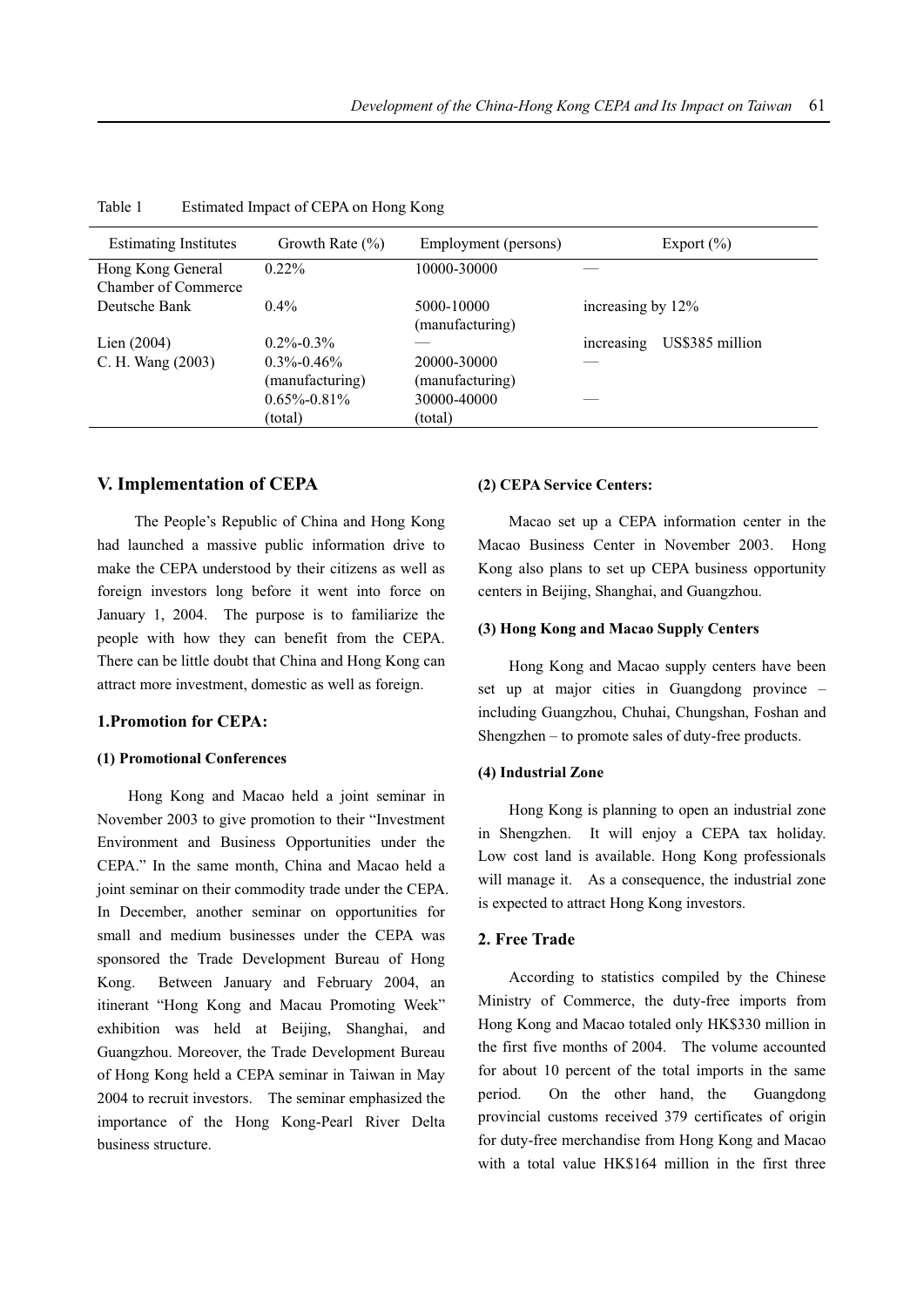months of 2004. The Shanghai customs cleared 118 batches of commodities without tariff worth HK\$100 million in the first four months of the same year. Though such exports from Hong Kong and Macao to China were not as large as had been expected, they would increase a great deal quickly in the future as exporters have learned to take advantage of the CEPA.

To promote tax-free exports, Hong Kong completed negotiations with China on the second stage tariff liberalization. On August 27, 2004, Hong Kong and China reached an agreement under which 713 items of export would be added to the zero-tariff list as from January 1, 2005. The duty-free items of export totaled 1,087 at the beginning of this year.

About the definition of the origin of merchandise, no final decision had been reached between Hong Kong and China as of October 31, 2004. According to Raymond Young, Hong Kong director of trade and industry, only about 7 to 8 percent of the 713 items of export newly added to the zero-tariff list in the second stage of liberalization would be subject to China's "value-added" definition of the origin. Such items of export accounted for 15 percent of the total of 374 in the initial stage of liberalization. Since the cases in the second stage are only half as many as those in the initial stage, it would be much easier for both sides to reach agreement on the definition of the origin. Furthermore, the origin of 60 to 70 percent of the items of export in the second stage liberalization will be defined on the basis of the manufacturing processes. The remaining 30 to 40 percent will be defined by tax incidence.

Hong Kong would request that its definition based on the manufacturing processes be applied to all new items of export, except 184 of them that are produced abroad. Hong Kong also insists that China's "value-added" definition be applied to not more than 30 percent of its total tax-free items of export. Hong Kong would also request that the Chinese definition be not applied to timepieces.

There is little doubt that the negotiations on the definition of the origin of merchandise would be successfully concluded.

# **3. Service Industries**

It takes more time to open up the market to service industries. Foreign firms have to apply for permission from Hong Kong and China. There were only 111 applications for permission from Hong Kong filed in January 2004. The number of applications rose to 196 in February, 262 in March, and 354 in May. Most of them were filed by shipping companies. Distributors and advertising agents followed.

Altogether 345 applications for permission from China were filed in the first five months of 2004. They were filed by Hong Kong firms. Of them 298 were accepted. Most of them were banks, mass communications media and distributors. Hong Kong banks with a net asset of US\$6 billion can set up branches in China under the CEPA provision.<sup>6</sup> Eight of them are qualified. They include the Wing Lung Bank, Shanghai Commercial Bank, and Dah Sing Bank. On the other hand, 551 Hong Kong residents were allowed to set up businesses in Guangdong province in the first five months of 2004.

## **4. Trade and Investment**

<u>.</u>

- (1) China, Hong Kong, and Macao standardized customs clearance on January 1, 2004. Green locks are applied to the containers of merchandise after inspection, and the locked containers are exempted from any more customs inspection in China, Hong Kong and Macao.
- (2) China, Hong Kong, and Macao have signed an

<sup>6</sup> Under the rule of WTO, China allows foreign banks with total assets more than US\$10 billions to set branches under joint venture with local banks in China and allows foreign banks with total asset more than US\$20 billions to set wholly-owned branches.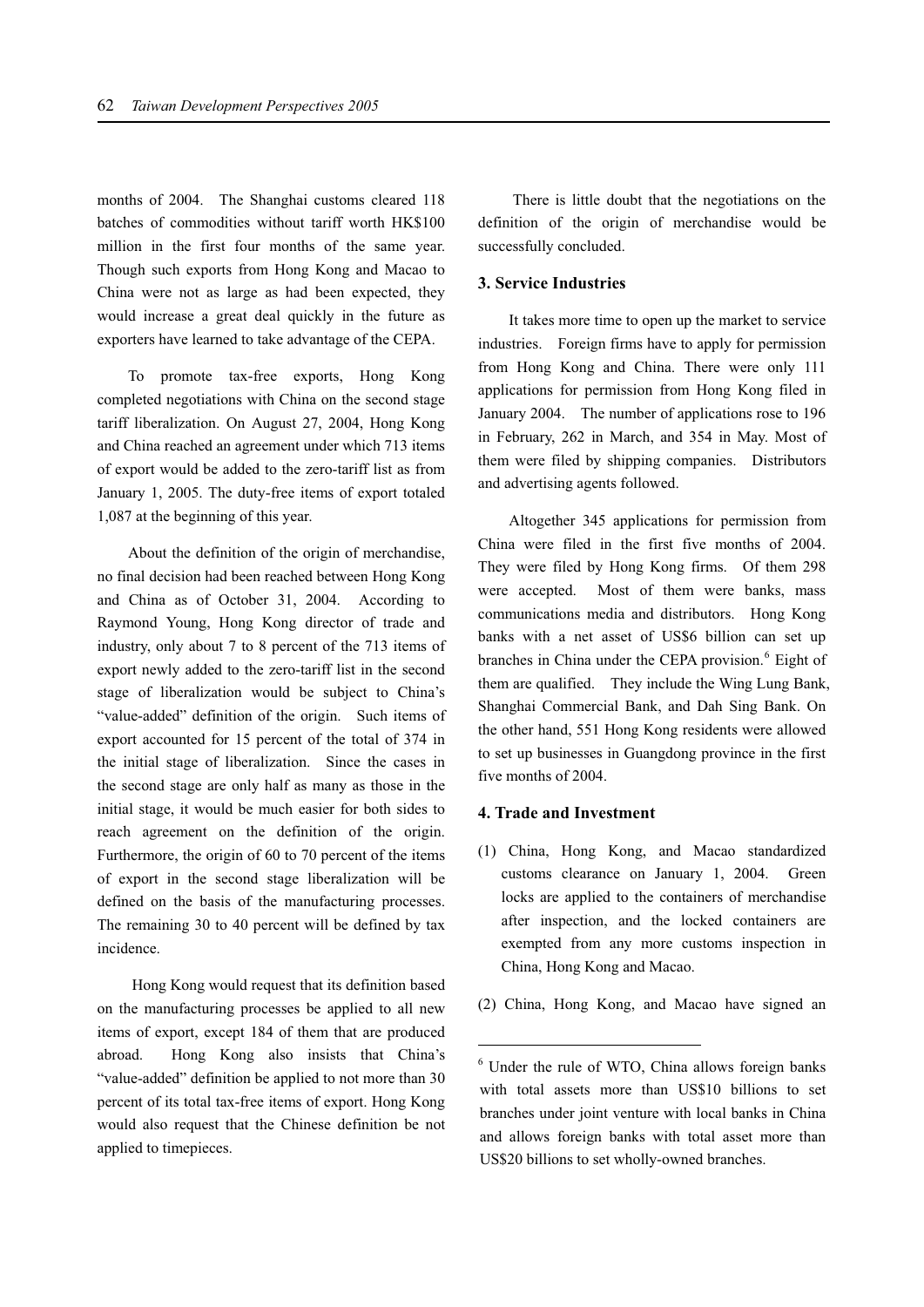agreement of cooperation in the prevention of contagious diseases and among service industries. Cooperation also covers tourism, environment protection, and infrastructure construction.

(3) China allows citizens of its major cities to visit Hong Kong and Macao. China, Hong Kong, and Macao signed an agreement on closer partnership in tourism cooperation in December 2003. As of March 15, 2004, a total of 3.04 million residents from Guangdong province had applied for permission to visit Hong Kong and Macao. Permission would be granted to any resident in Guangdong in May. Residents of Jiangsu, Zhejiang, and Fujian provinces were allowed to follow suit in July. As a result, an estimated 150 million Chinese would apply for permission to

make "personal visits" to Hong Kong and Macao a year. These tourists are expected to increase Hong Kong's sale of apparel, footwear, jewelry and medicine.

# **5. Impact of CEPA on Hong Kong's Economic Growth**

Table 2 shows the trend of economic growth in Hong Kong and Macao. The real GDP growth rate in the first quarter of 2004 in Hong Kong was 6.8 percent, higher than the previous quarter  $(4.5$  percent). Moreover, the GDP growth rate in the second quarter was even higher (12.1 percent). The changes in GDP growth for Macao were spectacular. Its GDP growth soared 24.7 percent in the third quarter of 2003. It went up by 25.6 percent and 45.7 percent in the first two quarters of 2004.

|              | Hong Kong | Macao   |
|--------------|-----------|---------|
| 2001 I       | 2.2       | 6.8     |
| $\mathbf{I}$ | $0.8\,$   | 4.2     |
| $\rm III$    | $-0.4$    | $-1.6$  |
| IV           | $-1.4$    | 0.5     |
| 2002 I       | $-0.6$    | $8.0\,$ |
| $\rm II$     | 0.8       | 9.0     |
| $\rm III$    | 3.4       | 7.3     |
| IV           | 5.1       | 15.4    |
| 2003 I       | 4.0       | 17.1    |
| $\rm II$     | $-1.0$    | $-1.7$  |
| $\rm III$    | 3.6       | 24.7    |
| IV           | 4.5       | 21.1    |
| 2004 I       | 6.8       | 25.6    |
| $\rm II$     | 12.1      | 47.5    |

Table 2 Trend of GDP Growth in Hong Kong and Macao Unit: %

Source : (1) Hong Kong: Taiwan Economic Journal Data Bank.

(2) Macao: Government of Macao Special Adminstrative Region Statistics and Census Service.

Chinese tourists contributed to the rapid GDP growth in Hong Kong and Macao. Altogether 3.73 million Chinese visited Macao in the first six months of 2004. That number is about 8.3 times the population of Macao. Thanks to the influx of new visitors, more

than 70 travel agencies are founded in Macao in 2004. Hong Kong received 2.3 million visitors from China in the first half of 2004. Their spending in Hong Kong was estimated at HK\$8 billion, about HK\$6,018 per visitor. It was a boon for tourism and related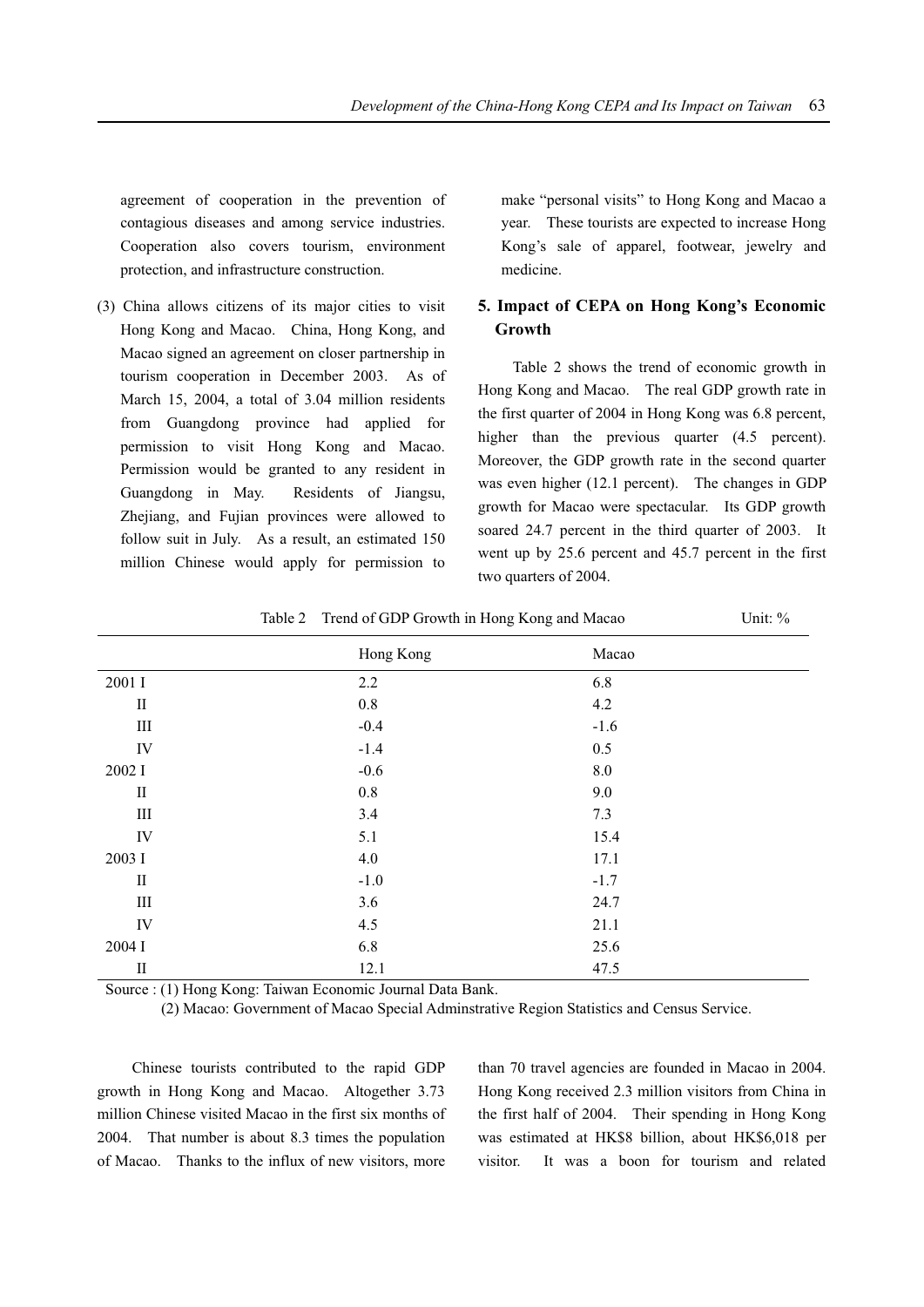industries. Hotels, restaurants and retailers benefited from the tourist boom. About 50,000 new jobs were created in Hong Kong. The overall effect was much larger than that of the zero-tariff provision of the CEPA.

Moreover, there are more China residents coming to Hong Kong to purchase real estate. Since real estate is one of the major industries in Hong Kong, their purchases would have a significant impact on Hong Kong's economic growth. Hong Kong's real estate prices increased by 46.1 percent in the first eight months of 2004. A new one-month office space transaction record was set in September 2004. There were 446 transactions, which totaled HK\$855 million in value, 81.9 percent over the previous month of August.

Foreign direct investment (FDI) in Hong Kong started to pick up in 2004. Most multinational firms want to use Hong Kong as a base to enter China under CEPA provisions. The inward DFI totaled US\$13.8 billion in the first six months of 2004, higher than that registered for the entire previous year (US\$13.6 billion).<sup>7</sup>

China would further open up its market for Hong Kong service industries. Eight more would be added to the 11 services already allowed. Real estate and trademark registration are among the new services to be added. The new addition is expected to attract more FDI to Hong Kong.

# **VI. Impact of CEPA on Taiwan's Economy**

Most of the 273 tariff-free items of export from Hong Kong to China are labor-intensive manufactured products. They made up less than 10 percent Hong Kong's GDP. Their volume is unlikely to grow much larger than it is. The impact of the initial CEPA liberalization on Taiwan is minimal. The second stage liberalization, the opening of the Chinese market to

 $\overline{a}$ 

service industries, is likely to impact Taiwan in a different way. Since the CEPA provides very strong investment incentives, Hong Kong is expected to attract more FDI and have a better chance to become a regional operation center in Asia for multinational firms around the world. Taiwan has been trying for years to serve as that regional operation center. Hong Kong, with CEPA advantages, is seriously challenging Taiwan. The impact of the CEPA on Taiwan in this sense may be much larger than is expected.

# **1. Impact on Taiwan's Macroeconomic Performance**

The total value of the 273 items of export from Hong Kong to China was US\$846 million in 2002. They accounted for 15.26 percent of Hong Kong exports to China in that year. The similar exports from Taiwan to China in the same year totaled US\$7.95 billion and accounted for 20.86 percent. Taiwan exported 9.39 times as much as Hong Kong. The CEPA liberalization had no significant impact on Taiwan's exports to China.

However, free trade may make Hong Kong investors in China move their operation back to Hong Kong. Taiwan investors in China may also move to Hong Kong. As a result, Hong Kong may become a serious competitor of Taiwan in marketing the 273 items of export to China. Besides, all commodities exported from Hong Kong to China will be tax-free after 2006. Taiwan will face a serious challenge from Hong Kong to its export trade with China.

According to Lien (2004), the CEPA may produce: 1) direct substitution effect: Hong Kong replaces Taiwan after increasing production merchandise to be exported to China; 2) direct expansion effect: Taiwan's exports to Hong Kong increase because of the increased demand for its components and semi-finished products needed in Hong Kong production; 3) indirect substitution effect: Taiwan's component and semi-finished product exports to China decline because of the decreased demand for them by Taiwanese-owned

<sup>&</sup>lt;sup>7</sup> Guangdon province also tries to use CEPA as a tool to attract DFI. See Bureau of International Trade (2003).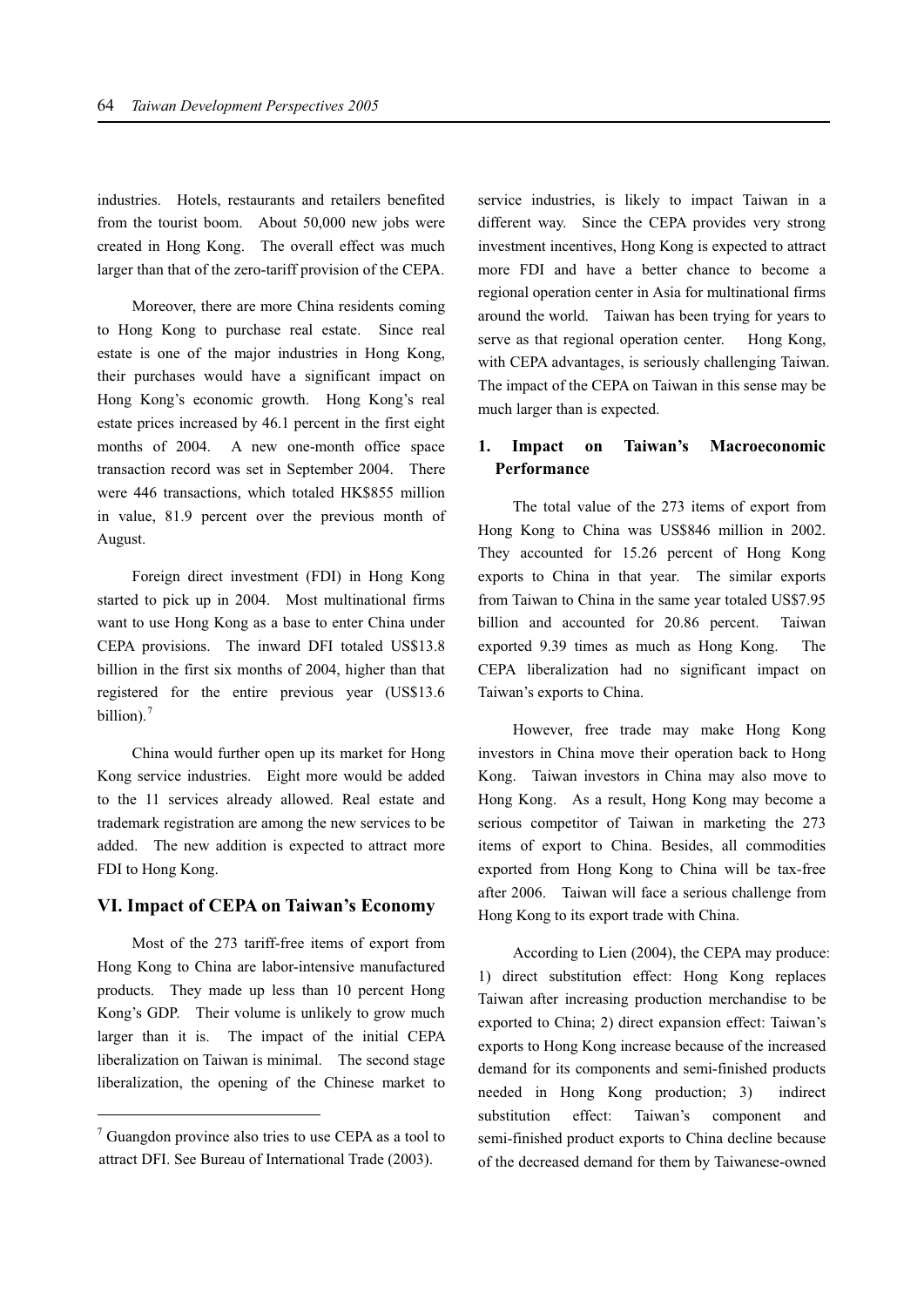factories there, as Hong Kong exports increase; and 4) response effect: Taiwan's exports to Hong Kong increase, while those to China decrease, as a result of Hong Kong businessmen (and Taiwan businessmen) increasing their investment in Hong Kong.

Lien (2004) reviewed only the direct substitution effect and found that the 273 items of export could increase Hong Kong's exports to China by US\$395 million, which makes up about 0.2 to 0.3 percent of its GDP. On the other hand, the direct substitution effect would reduce Taiwan's exports to China by US\$52 million. The impact is minimal. To be affected would be the apparel and textile industries. The impact may be larger after China exempts all imports from Hong Kong from taxation in 2006.

## **2. Impact on Taiwan's Service Industries**

#### **(1) Banking and Insurance**

It is easier for Hong Kong banks to open branches in China under the CEPA provision. On the other hand, Taiwan does not allow its banks to invest in China. Taiwan banks have little chance to compete in China. Those interested in the Chinese market have to invest in Hong Kong first. For instance, the Fu-Bon Bank of Taiwan spent HK\$4.31 billion to buy 55 percent of the stock of the International Bank of Asia (IBA) in Hong Kong in November 2003 to pave the way for its venture in China. The First Commercial Bank of Taiwan has also announced its intention to buy a Hong Kong bank for the similar purpose. Furthermore, the Shanghai Commercial Bank of Taiwan, the Shanghai Bank of Hong Kong, and the Shanghai Bank of China are looking for joint investment in China. It is clear that Taiwan's banking industry is the one most seriously impacted by the CEPA.<sup>8</sup>

 $\overline{a}$ 

#### **(2) Individual Services**

Hong Kong is an internationalized society. Its lawyers, certified public accountants, management consultants and even retail business operators can offer service up to the high international standard. They are now allowed to operate in China. Their counterparts in Taiwan simply cannot compete with them in the Chinese market.

China and Hong Kong are negotiating another round of liberalization. When an agreement is reached, Hong Kong professionals and managerial personnel would be allowed to offer individual services in China after January 1, 2006. It is likely that the Chinese market might be all but closed to their Taiwanese counterparts after 2006.

# **3. Impact on Taiwan's Regional Operation Center Chance**

According to the CEPA provisions, Hong Kong banks can engage in RMB-denominated business two years after they start operation in China. Most Hong Kong banks can start their RMB-denominated business now because they have been in operation in China for more than two years. More importantly, China allows Hong Kong banks to operate RMB clearing business in Hong Kong, which makes them the first official RMB offshore banking center. That alone assures Hong Kong of becoming the regional financial center in Asia for world businesses. Taiwan is losing its chance to become Asia's financial center.

Additionally, since it is more convenient for Taiwanese firms in China to move their capital in and out of China, there is a strong incentive for them to get listed in the Hong Kong stock exchange. Taiwan's Solomon Systech in China was listed in Hong Kong of late.<sup>9</sup> Many Taiwan companies in China may follow suit. According to press reports, more than forty of

<sup>&</sup>lt;sup>8</sup> About the details of the potential impact of CEPA on -Taiwan's financial development, see Lin(2004) and Chao (2004a, b).

<sup>9</sup> Solomon Systech is a subsidiary owned by Foxconn who is one of the largest Taiwanese firms in China.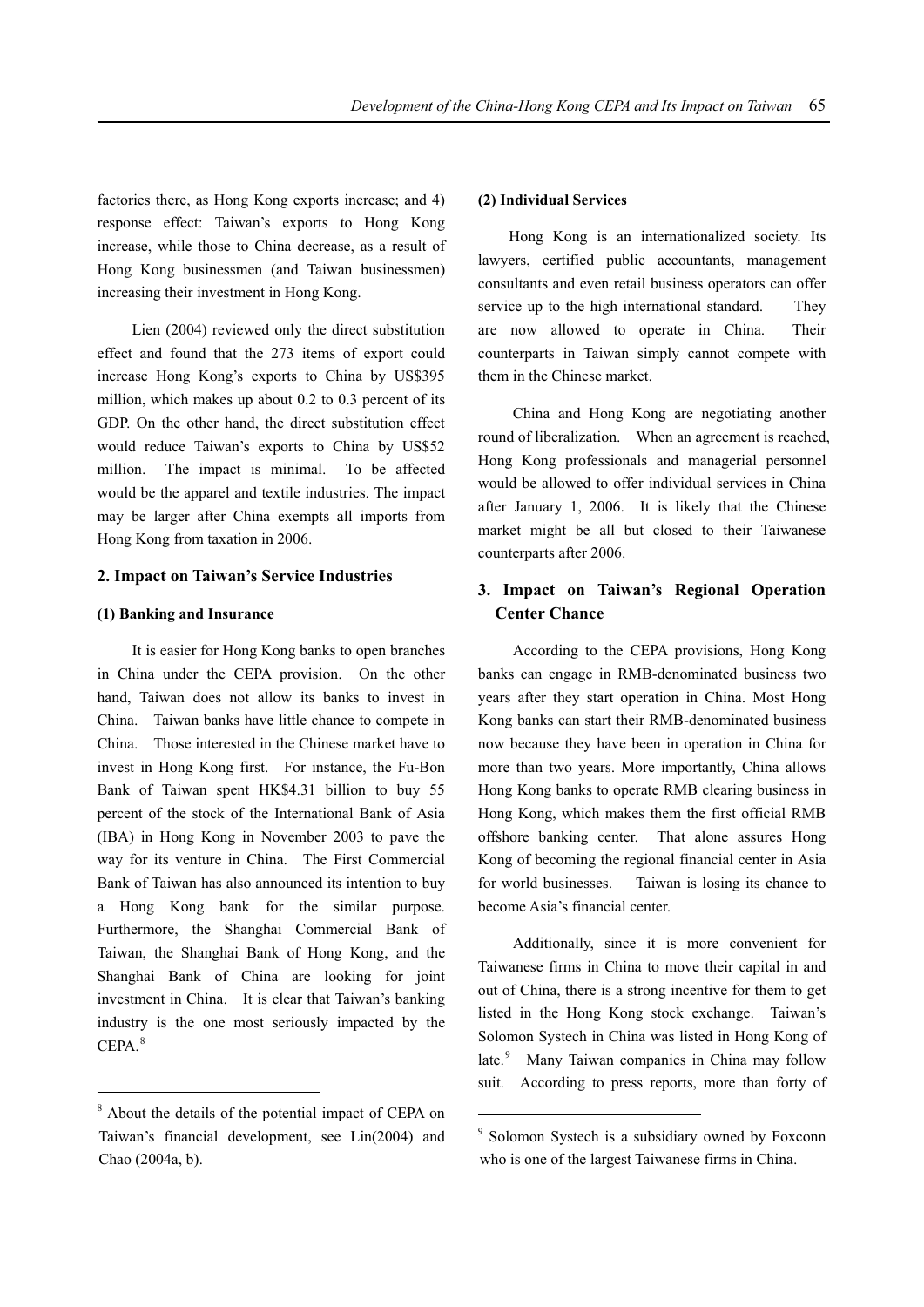them applied for listing in Hong Kong.

No mutual financial deregulation is possible between Taiwan and China. Since there is no MOU agreement between China and Taiwan, it is almost impossible for banks to set branches in each other. Moreover, for lack of a "bilateral exchange clearing agreement," Taiwan has to clear international settlements with China through Hong Kong. It means that the RMB cannot be exchanged with the New Taiwan dollar freely either in Taiwan or in China. With so much constraints, Taiwan cannot possibly serve as a regional financial center. In the meantime, Taiwan has failed to induce its businesses in China to get listed in the Taipei stock exchange. Under such circumstances, Taiwan businessmen may even have difficulties raising capital in Taipei for their businesses in China.<sup>10</sup>

# **VII. Conclusion**

 $\overline{a}$ 

The CEPA covers free trade in commodities, the opening of the market to service industries, and easier investment. Hong Kong has benefited a great deal from it. It has a favorable impact on the Hong Kong economy in terms of GDP grow, employment, and stock market gains.

Only 273 items of export from Hong Kong to China are tariff-exempted. Since their exports are only one tenth of those from Taiwan to China, the zero-tariff provision of the CEPA has little impact on Taiwan's export trade with China in the short run. However, after 2006 when the exemption is applied to all items of export, free trade between Hong Kong and China will affect Taiwan's exports to China in the long run.

On the other hand, the impact of the CEPA on Taiwan's service industries is more serious. For one thing, Hong Kong banks can enter China with much less restrictions and can engage in RMB-denominated business. Hong Kong can easily become a regional financial center in Asia because its banks are allowed to do RMB clearing business. Furthermore, Hong Kong residents are allowed to open independently owned law firms, accounting houses, managerial consulting firms, and retail stores. Their Taiwanese counterparts have little chance to compete against them.

In the meantime, quite a few Taiwanese businesses in China are applying for listing in the Hong Kong stock exchange because the CEPA has made capital movement from Hong Kong to China much freer. On the other hand, it is more difficult for Taiwan to attract Taiwanese-owned firms in China to get listed in Taipei. It means that Taiwan could not become a regional financial center in Asia. It may even have difficulty serving as a capital market for Taiwanese firms in China. In other words, the CEPA may not marginalize the Taiwan economy, but it certainly can reduce Taiwan's chance to become a regional operation center in Asia.

# **References:**

Bureau of International Trade (2003), "Guangchou Uses CEPA to Attract FDI," *Instant Business Information*, http://www.trade.gov.tw.

Chao, H.C. (2004a), "The Impact of China-Hong Kong CEPA on Taiwan's International Trade and Financial Development (I)," *Credit Cooperation*, 79, 22-32.

Chao, H.C. (2004b), "The Impact of China-Hong Kong CEPA on Taiwan's International Trade and Financial Development (II)," *Credit Cooperation*, 80, 33-40.

Chao, W. C. (2003), "The Meaning of China-Hong Kong CEPA and Its Impact on Taiwan," *Cooperative Bank Today*, November 2003, 45-69.

Feng, X.Y. (2003), "Hong Kong and China: A Thinking on CEPA's Benefits," *Open Report*, July 2003, 14-16.

Huang, C. Y. (2003), "From CEPA to Operation

 $10$  About the details of the impact of CEPA on Taiwan's chance as a regional operational center, see Huang (2003) and F. S. Wang (2003).